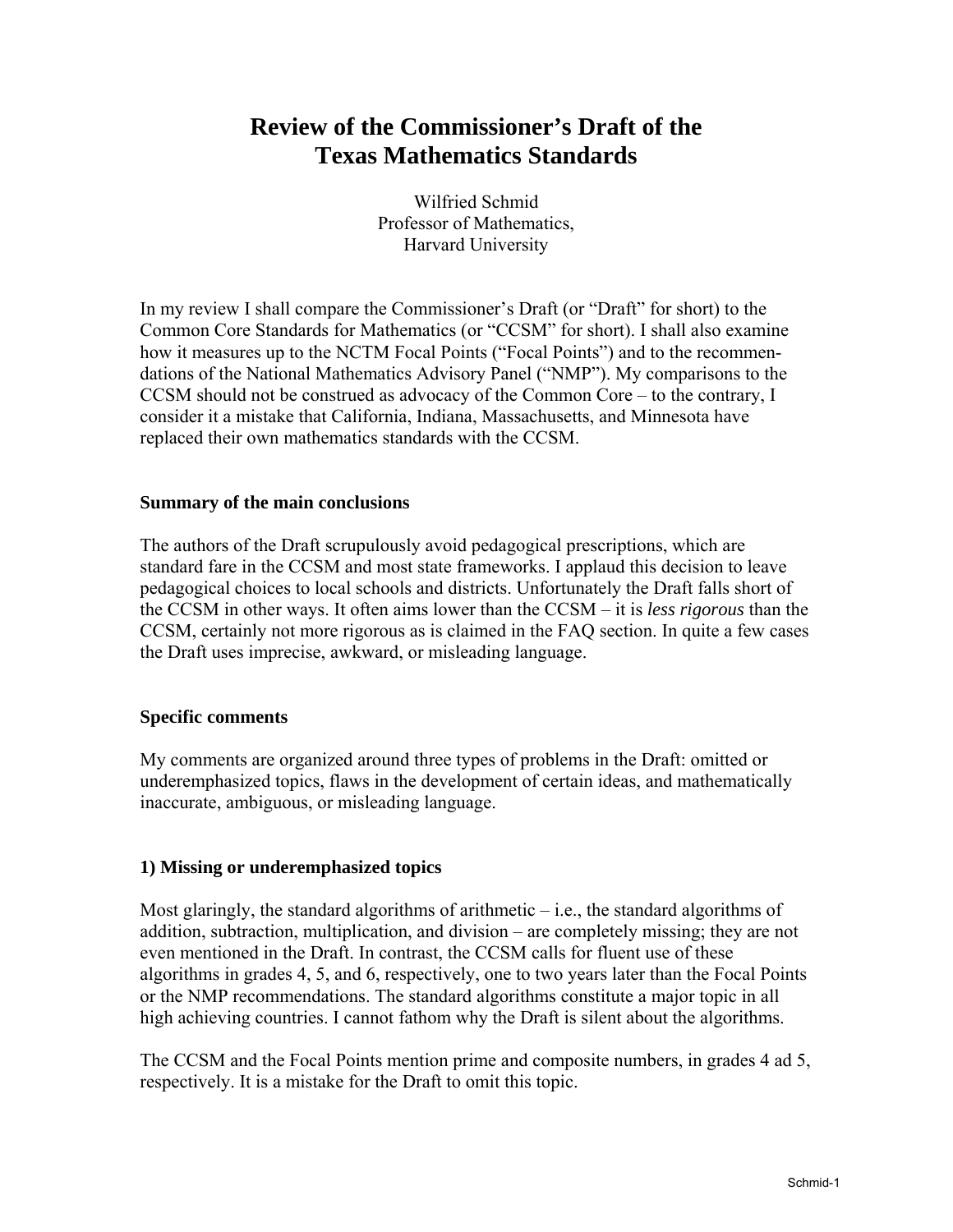Negative integers are not mentioned at all in an explicit manner. They do come up implicitly, of course, when rational numbers are introduced in grades 6 and 7. But even at those grade levels the expectations are rather unclear – that is a case of mathematical ambiguity, which I shall take up later. In any case, the earliest instance of negative numbers in the Draft appears in grade 6. That is too late. Students should encounter negative integers before negatives are introduced in the setting of rational numbers. The Focal Points, for example, call for an informal, contextual introduction to negative numbers in grade 5, which is consistent with the practice in high achieving countries. It is true that the CCSM also waits until grade 6 – a mistake, in my opinion – but at least manages to introduce negative numbers in a clearly laid out, coherent fashion. The Draft muddles this topic badly.

Money as a model for integer or decimal arithmetic is mentioned only at grade level 4 (but coins, as objects to be counted, are mentioned also in standard 1N01). In the CCSM and the better state frameworks money as a model for arithmetic is used more systematically. The authors of the Draft may argue that general references to "real objects, manipulatives, paper/pencil, and techniques such as …" include money implicitly. However, money is so obviously applicable to the practice of arithmetic, and so close to the everyday experience of many students that it deserves a more prominent role than the Draft gives it. The  $7<sup>th</sup>$  and  $8<sup>th</sup>$  grade standards on proportionality and ratios do not include (simple) interest, tips, and discounts as examples. As with the case of money, they are often encountered in real life. Both the Focal Points and CCSM make a point of including these examples.

### **2) Flaws in the development of certain ideas**

Our system of writing numbers in base ten notation is fundamentally based on the idea of place value. In the Draft, the words "place value" first occur in the standards 2N12 and 3N16, in the context of "using strategies based on place value …". On the other hand, the idea of place value is clearly implicit in the standards 1N03 and 2N01. The words "place value" should first appear in those standards – CCSM introduces the notion in grade 1. Before students can *use* place value, they need to *understand* what it is. The *understanding* of place value can be, and should be, perfectly well assessed, independently of the correct *use* of place value.

The Draft covers fractions in grades 2 through 6. That is fairly common in the stronger US state standards and in high achieving countries. But first of all, the scope of the Draft's fraction standards is sometimes unclear. The Focal Points talk of "commonly used fractions" in grade 3, and the CCSM mentions in a footnote that third graders are only expected to deal with fractions having denominators 2, 3, 4, 6, or 8. The Draft is silent on this matter. Are Texas third graders really expected to deal with arbitrary positive fractions? Secondly, the Draft contains many standards talking of "representing", "comparing", "explaining", and "decomposing" fractions. The only standard that mentions *computing* with fractions at least implicitly is  $4N18$ : "solve mathematical and real-world problems involving positive sums and differences of positive fractions,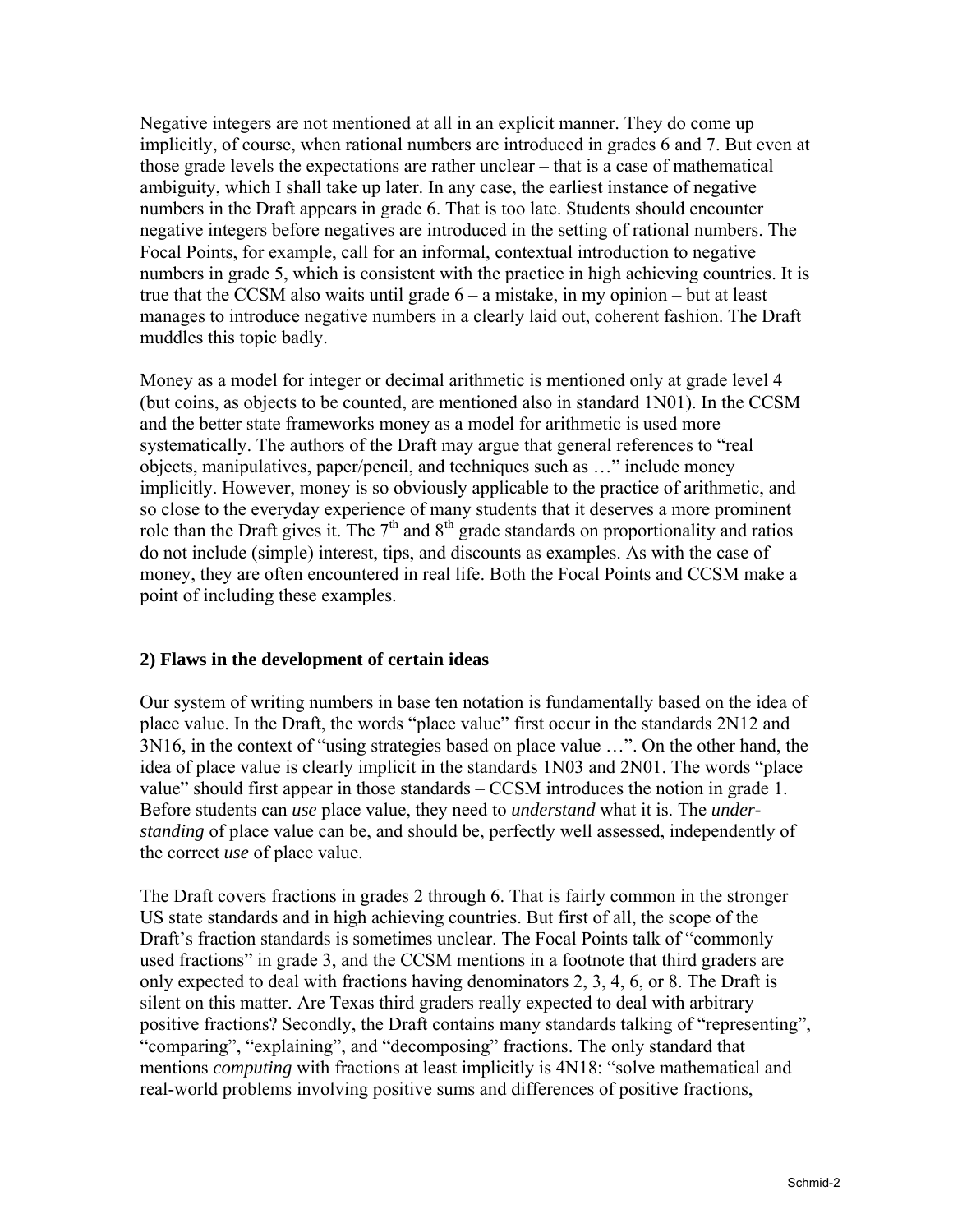including mixed numbers, with like denominators referring to the same whole, with fluency". What does this mean? Solving problems fluently? Solving problems involving sums and differences of fractions with like denominators? The Focal Points, the CCSM, the NMP all ask for fluent performance of the operations of addition and subtraction of fractions – not only with like denominators! – by the end of grade 5. That is also the expectation in high achieving countries. Mathematically, it is an important precursor to Algebra.The Draft should contain an unambiguous standard on the computation with fractions.

Traditionally US high school geometry, as well as its  $7<sup>th</sup>$  and  $8<sup>th</sup>$  grade prerequisites, have been based on Euclidean geometry. In geometry, students first encounter formal proofs, the notions of axioms, hypotheses, converse and contrapositive of a statement. Rigid transformations and dilations are covered, but not as a fundamental tool for the development of the subject. For example, the 2000 California and Massachusetts frameworks take this approach, as do the geometry standards of most high achieving countries. In contrast, the CCSM geometry standards are based on the understanding of transformations and their effects. The CCSM geometry standards are mathematically sound, but in the opinion of many critics – myself included – they are misguided; among other problems, they require substantial retraining of teachers, who are entirely comfortable with the traditional approach. Unfortunately the authors of the Draft are following the CCSM approach, but not nearly with the same degree of understanding and coherence. The geometry standards should be re-written entirely, possibly using the 2000 California or 2000 Massachusetts framework as a model. However, if the authors of the Draft *really* want to follow the CCSM approach to geometry, they need to emulate not only its direction, but also its clarity and cohesion.

## **3) Imprecise, awkward, or misleading language**

- 1N04 What does it mean to "generate a number that is … equal to a given number"?
- 2G02 I can see no reason why this sequence consists of "quadrilaterals (including parallelograms), pentagons, and octagons". Either make it "quadrilaterals, pentagons, and hexagons", or "quadrilaterals, pentagons, hexagons, heptagons, and octagons". If the authors do not trust readers to know that parallelograms are particular instances of quadrilaterals, then many standards will have to be rewritten in a more pedantic manner.
- 3N09 As mentioned earlier, it seems unlikely that the authors mean to include all quotients of strictly positive integers a/b in this third grade standard. I suspect, but cannot be sure, that they meant to include the restriction  $a \leq b$ , and also want to restrict the possible choices of b.
- 4N18 Reading this standard literally, one must conclude that it asks students to solve these types of problems with fluency. If so, this would be the only instance in the Draft of students being expected to *solve problems with fluency*. I rather suspect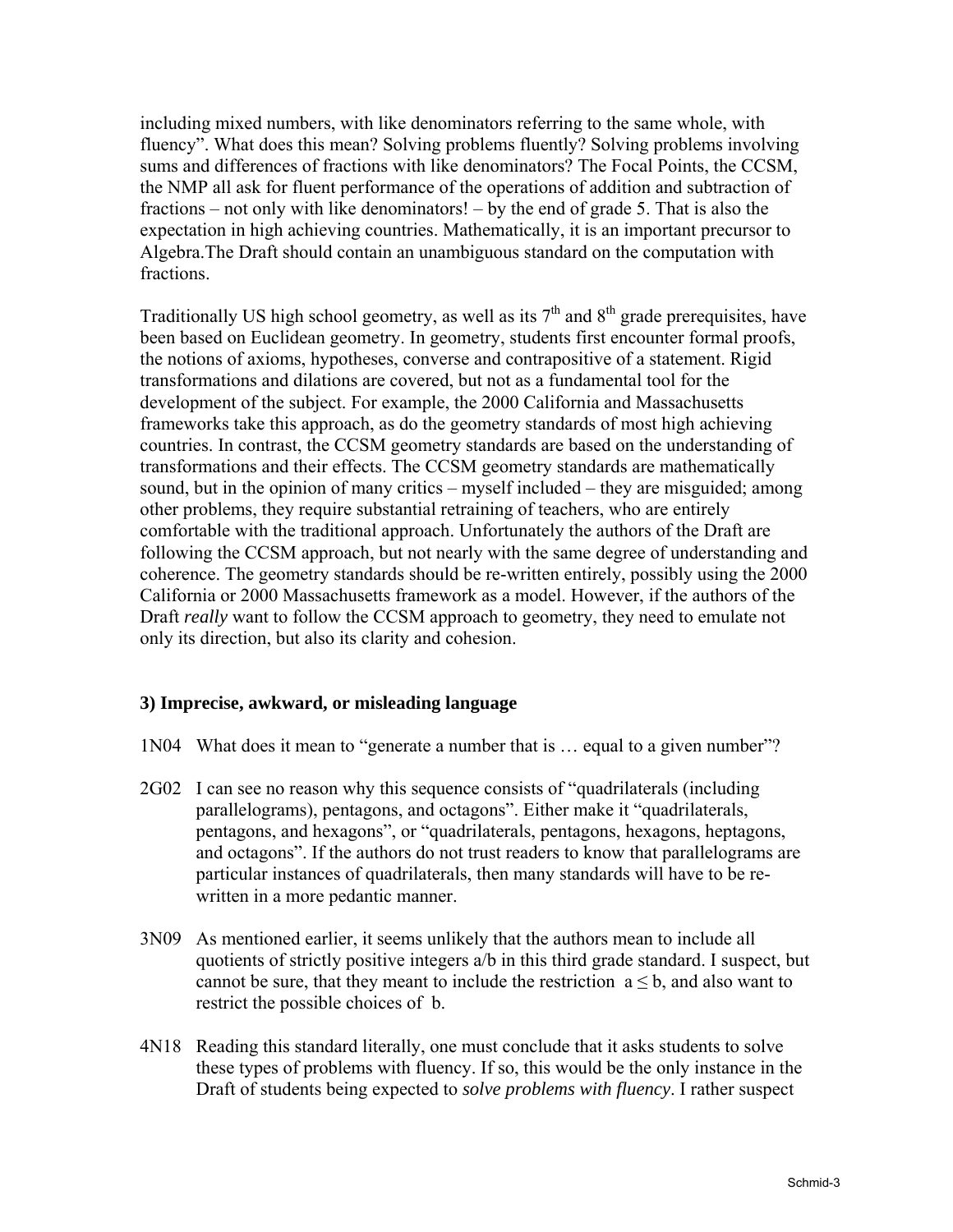that the authors wanted to ask for fluent computation, which would be conflating two entirely different matters. The standard should say: "Solve mathematical and real-world problems involving sums and positive differences of positive fractions, including mixed numbers. Problems should only involve fractions and mixed numbers with like denominators". In addition, there should be a fifth grade standard asking for fluent addition and subtraction of fractions, without the restriction of like denominators.

- 4N19 Again I doubt that the standard, as written, reflects the intention of the authors. It would make sense if the second sentence said: "For example, if  $\frac{1}{2}$  is added to a positive number a, the sum must be greater than a and less than a+1". The second sentence, as written, is technically correct, but nonetheless silly as an example of the meaning of this standard.
- 8A06 The consensus of framework writers in the last twenty or thirty years is that students should know the Pythagorean theorem, be able to apply it, and to understand its proof – not to be able to reproduce its proof necessarily, but more than just understanding the statement. The CCSM says "Explain a proof of the Pythagorean theorem and its converse" and the Focal Points ask students to "explain why the Pythagorean theorem is valid". Both of these formulations are reasonable. On the other hand, I don't know what it means to "represent, verify, and explain the Pythagorean theorem". How would one *represent* the Pythagorean theorem? And the statement of the theorem is pretty straightforward, so there is not much to explain. The Draft should adopt language similar to that of CCSM or the Focal Points.
- A1L01, A1L07, A1Q01, etc. These standards involve the notion of *function, domain, and range of a function*. While I regard it appropriate to talk of functions informally before Algebra I, at that level students should know the technical definition of function, for example the definition in the CCSM standard "Understand that a function from one set (called the domain) to another set (called the range) assigns to each element of the domain exactly one element of the range".
- A1L10, A1L11, A1L7, A2L06 These standards ask to "graph the solution to … inequality", or to "solve … inequalities". The language suggests a degree of definiteness that is not appropriate. Linear equations typically – but not always – have a single solution, and quadratic equations typically have two. But the solution set of an inequality is typically infinite. For this reason, the CCSM mostly – though not entirely – avoid talking of "the solution" of an inequality; instead they talk of the "solution set", "representations of solutions", or the "constraints" imposed by a solution. Also, the standards AL10 and AL11 could easily be combined into a single standard. I have some idea what the authors have in mind when they ask students to solve "inequalities for which the application of the distributive property is necessary", but is a rather awkward description of certain types of problems. Better give an example.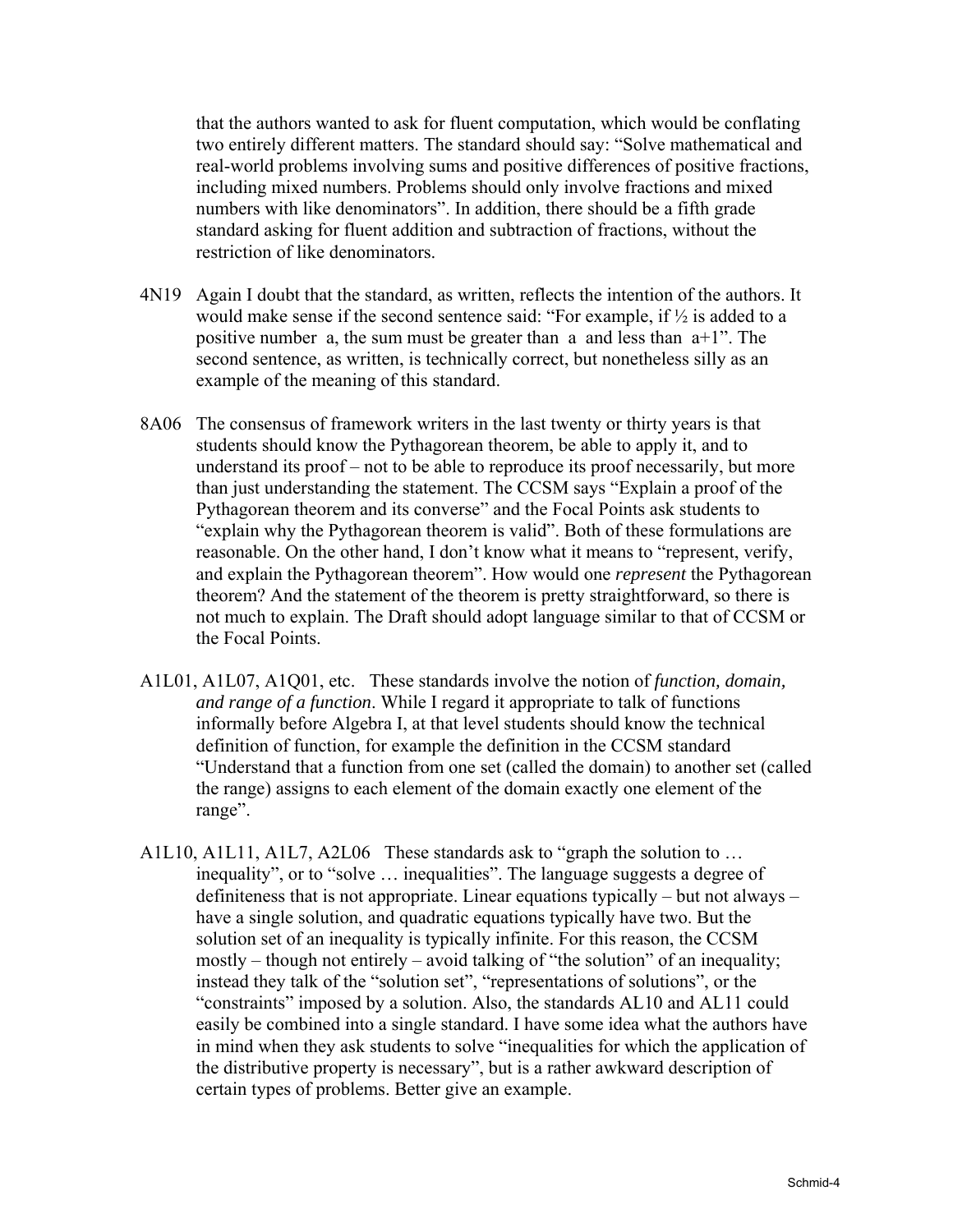- A1A14, A1A18 The terms "trinomial" and "literal equation" are rather quaint by now, and are not used in college mathematics. Both the CCSM and the Focal Points avoid them. So should the Draft.
- GG01 This standard makes no sense. One can "distinguish between undefined terms, definitions, postulates and theorems", but not by "using mathematical induction" or "deductive reasoning". Also the parallel reference to "mathematical induction" and "deductive reasoning" suggest the authors were thinking of "inductive reasoning". Mathematical induction is something entirely different.
- GG03 Better say: "Understand that a conjecture can be disproved by giving a single counterexample".
- GG04, GG05 I don't know what it means to "represent the construction" of something. Also, "formal geometric constructions" generally refers to compass and straightedge constructions. A construction using paper folding or software should not be regarded as a "formal construction". The corresponding CCSM standards are much clearer.
- GG13, GG14, GG15, GS03, GS04 These standards conflate several very different expectations. Proving geometric statements is one thing, presenting the proof in "paragraph, flow, or two column" format is something else – probably not worth mentioning at all – and "coordinate and transformational" describes *methods of proof*, not *presentation of the proof*. Lastly, a standard asking for *proofs* should generally not also ask for *applications*. Keep those matters separate! Again, the corresponding CCSM standards are much clearer.
- GM05 The "total area" of three dimensional objects has a clear meaning, but the "lateral area" depends on how the object in question is located in space. I would avoid talking of lateral area here.
- A2F01 It is more common to use "maxima" as the plural of "maximum". Also, it should be  $log_b(x)$ , not  $log(x)$ .
- A2L03 One can express a system of linear equations in matrix notation, but one does not "replace the system by the matrix".
- A2L04 Solving a system of linear equations by using matrix notation *is* an algebraic method. Maybe the authors mean to ask students to be able to solve systems of linear equations both by using matrices, and without using matrices.
- A2A01 This standard is a logical prerequisite for A2Q08 and A2Q10, and should precede the latter two.